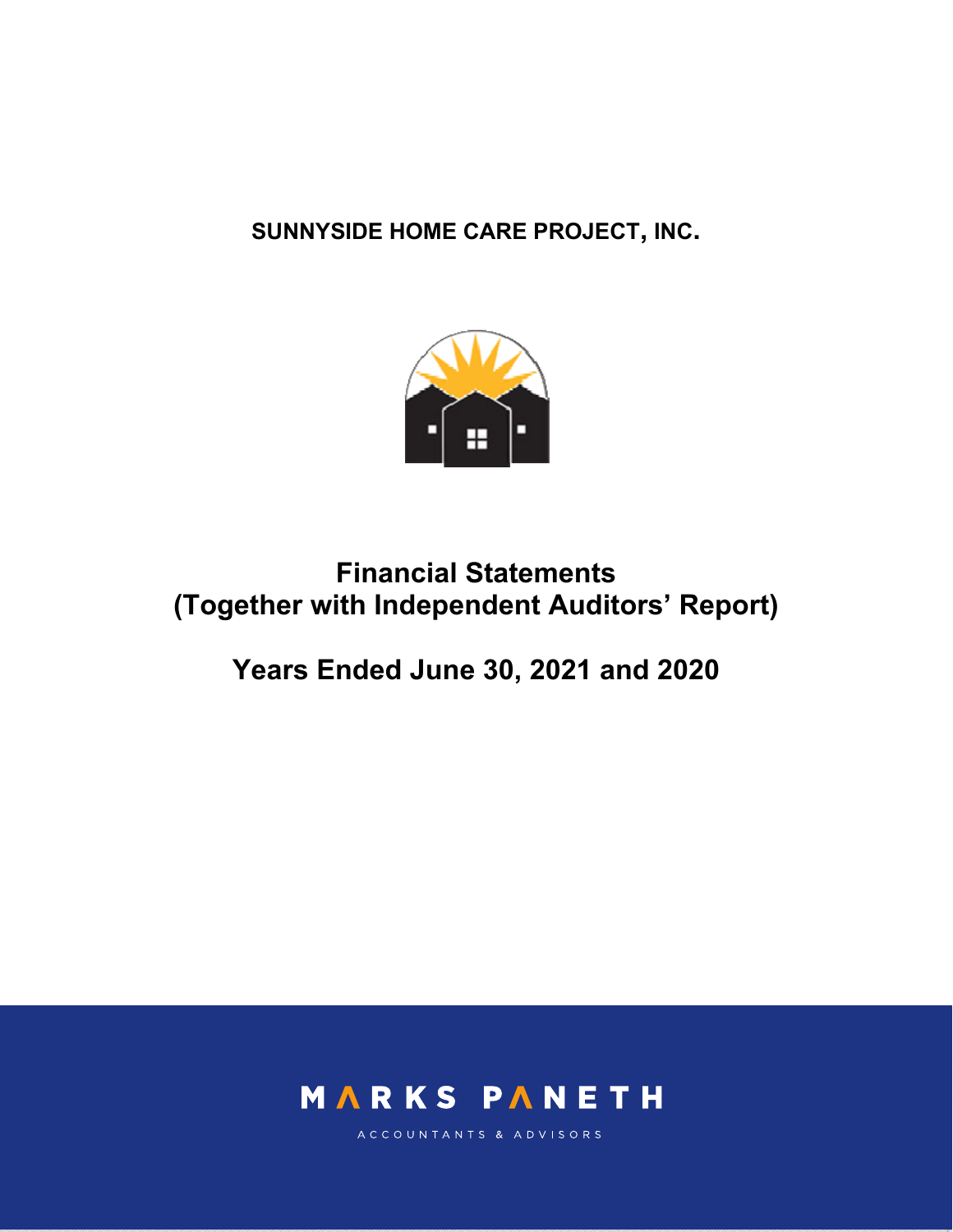# SUNNYSIDE HOME CARE PROJECT, INC.

# **FINANCIAL STATEMENTS** (Together with Independent Auditors' Report)

# YEARS ENDED JUNE 30, 2021 AND 2020

# **CONTENTS**

| <b>Financial Statements:</b> |  |
|------------------------------|--|
|                              |  |
|                              |  |
|                              |  |
|                              |  |
|                              |  |

Page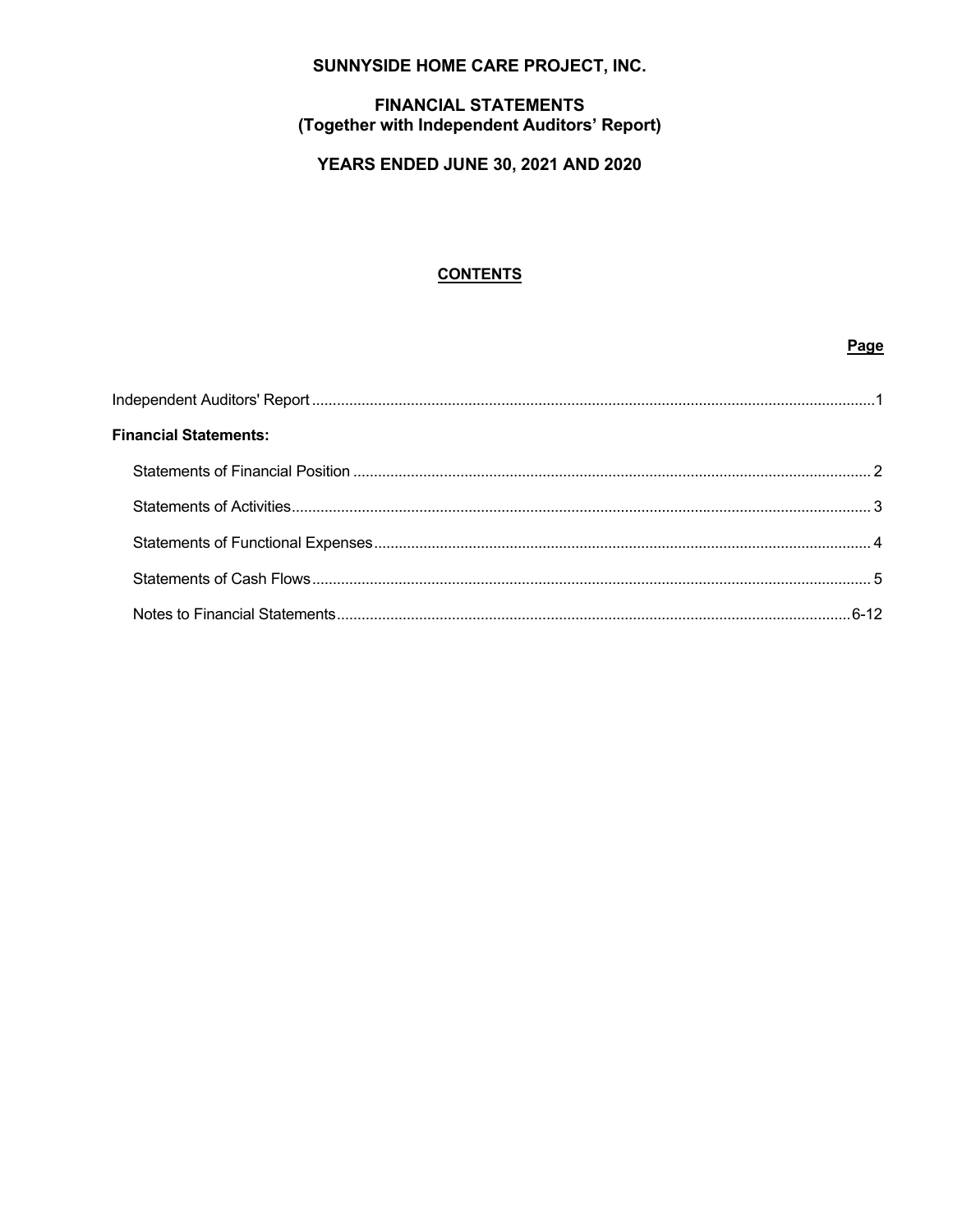# **INDEPENDENT AUDITORS' REPORT**

The Board of Directors of Sunnyside Home Care Project, Inc.

We have audited the accompanying financial statements of Sunnyside Home Care Project, Inc. ("Home Care"), which comprise the statements of financial position as of June 30, 2021 and 2020, and the related statements of activities, functional expenses and cash flows for the years then ended, and the related notes to the financial statements.

# *Management's Responsibility for the Financial Statements*

Management is responsible for the preparation and fair presentation of these financial statements in accordance with accounting principles generally accepted in the United States of America; this includes the design, implementation, and maintenance of internal control relevant to the preparation and fair presentation of financial statements that are free from material misstatement, whether due to fraud or error.

# *Auditors' Responsibility*

Our responsibility is to express an opinion on these financial statements based on our audits. We conducted our audits in accordance with auditing standards generally accepted in the United States of America. Those standards require that we plan and perform the audit to obtain reasonable assurance about whether the financial statements are free from material misstatement.

An audit involves performing procedures to obtain audit evidence about the amounts and disclosures in the financial statements. The procedures selected depend on the auditor's judgment, including the assessment of the risks of material misstatement of the financial statements, whether due to fraud or error. In making those risk assessments, the auditor considers internal control relevant to the entity's preparation and fair presentation of the financial statements in order to design audit procedures that are appropriate in the circumstances, but not for the purpose of expressing an opinion on the effectiveness of the entity's internal control. Accordingly, we express no such opinion. An audit also includes evaluating the appropriateness of accounting policies used and the reasonableness of significant accounting estimates made by management, as well as evaluating the overall presentation of the financial statements.

We believe that the audit evidence we have obtained is sufficient and appropriate to provide a basis for our audit opinion.

# *Opinion*

In our opinion, the financial statements referred to above present fairly, in all material respects, the financial position of Sunnyside Home Care Project, Inc. as of June 30, 2021 and 2020, and the changes in its net assets and its cash flows for the years then ended in accordance with accounting principles generally accepted in the United States of America.

Paneth UP

New York, NY February 10, 2022

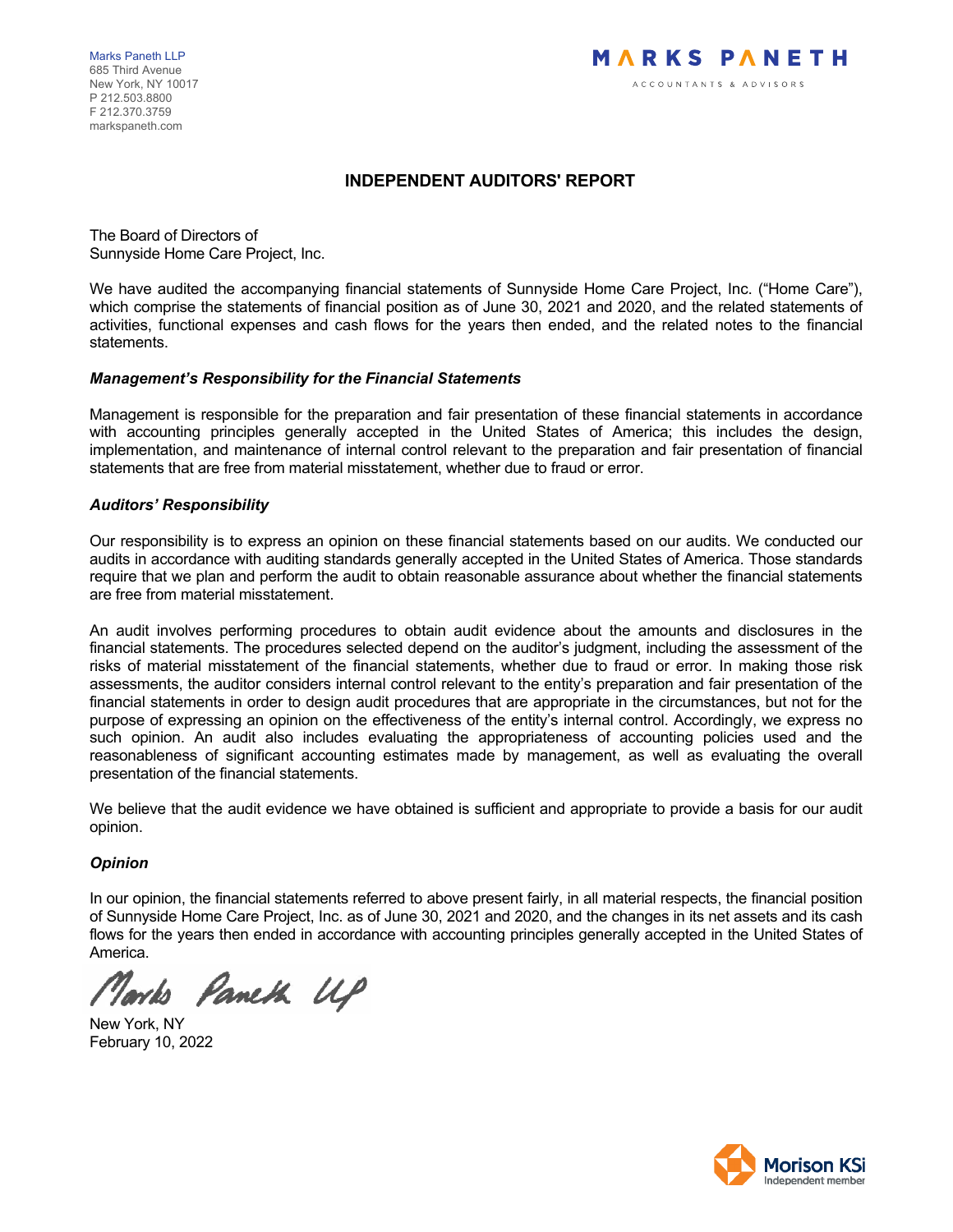# **SUNNYSIDE HOME CARE PROJECT, INC. STATEMENTS OF FINANCIAL POSITION AS OF JUNE 30, 2021 AND 2020**

|                                                         | 2021             | 2020             |
|---------------------------------------------------------|------------------|------------------|
| <b>ASSETS</b>                                           |                  |                  |
| Cash and cash equivalents (Notes 2C and 10)             | \$<br>5,508,901  | \$<br>4,649,498  |
| Government grants receivable, net (Notes 2D, 2E and 4)  | 210,740          | 241,709          |
| Accounts receivable, net (Notes 2E, 2I and 5)           | 7,367,366        | 7,477,927        |
| Contributions receivable (Notes 2E and 2K)              | 30,000           | 212,500          |
| Due from affiliates (Notes 9)                           | 254,577          |                  |
| Prepaid expenses and other assets                       | 1,500            | 1,500            |
| <b>TOTAL ASSETS</b>                                     | \$<br>13,373,084 | \$<br>12,583,134 |
| <b>LIABILITIES</b>                                      |                  |                  |
| Accounts payable and accrued expenses (Notes 6D and 6F) | \$<br>6,779,467  | \$<br>5,151,207  |
| Advances payable and deferred revenue (Note 2G)         | 26,842           | 35,250           |
| Due to affiliates (Note 9)                              | 2,726,547        | 3,014,638        |
| <b>TOTAL LIABILITIES</b>                                | 9,532,856        | 8,201,095        |
| <b>COMMITMENTS AND CONTINGENCIES (Note 6)</b>           |                  |                  |
| <b>NET ASSETS (Note 2B)</b>                             |                  |                  |
| Without donor restrictions                              | 3,752,873        | 4,293,932        |
| With donor restrictions (Note 7)                        | 87,355           | 88,107           |
| <b>TOTAL NET ASSETS</b>                                 | 3,840,228        | 4,382,039        |
| TOTAL LIABILITIES AND NET ASSETS                        | \$<br>13,373,084 | \$<br>12,583,134 |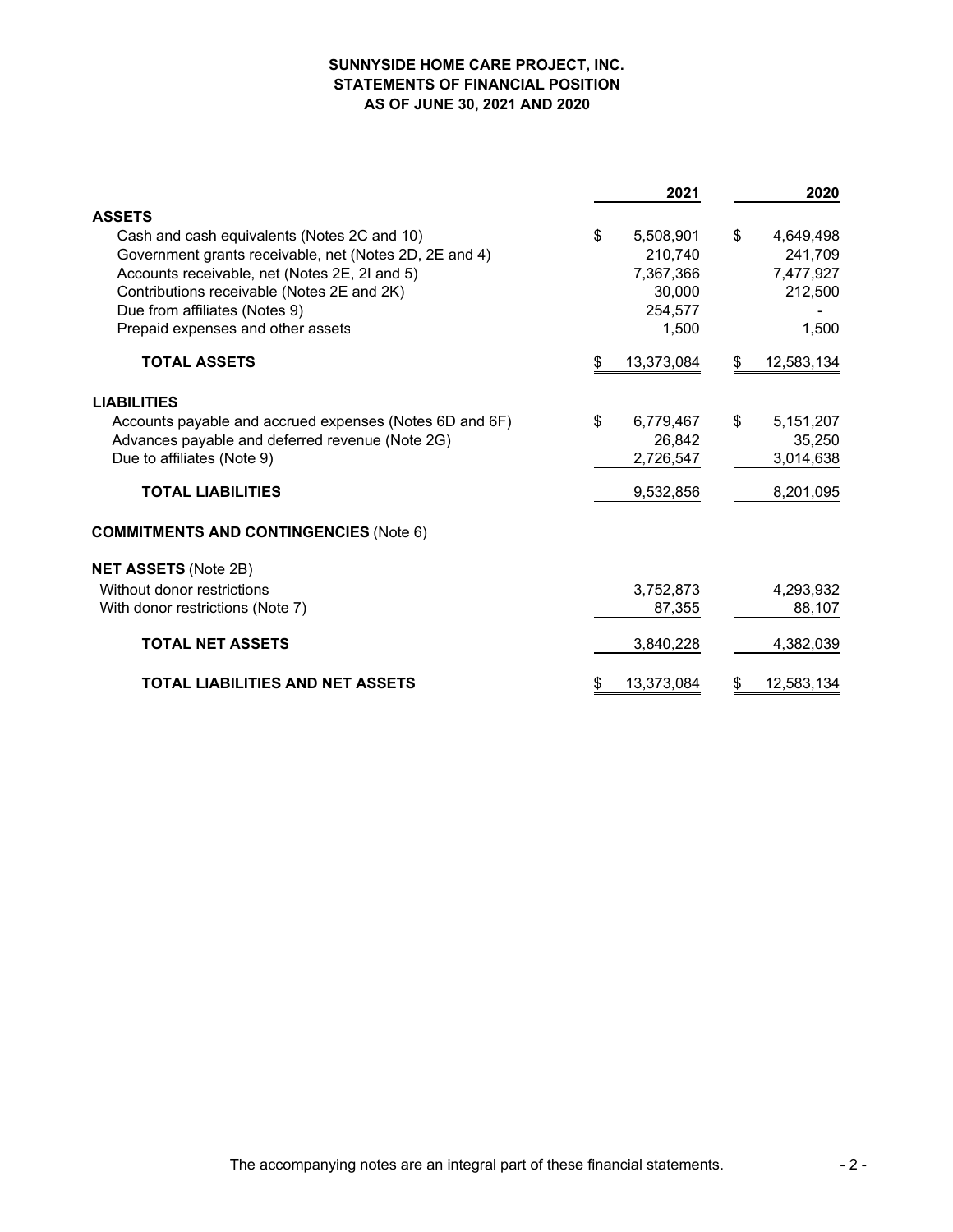#### SUNNYSIDE HOME CARE PROJECT, INC. STATEMENTS OF ACTIVITIES FOR THE YEARS ENDED JUNE 30, 2021 AND 2020

|                                                                                                                                                                                                                                                                                          | For the Year Ended June 30, 2021 |                                                        |                   | For the Year Ended June 30, 2020 |    |                                                        |    |                                            |    |                       |    |                                            |
|------------------------------------------------------------------------------------------------------------------------------------------------------------------------------------------------------------------------------------------------------------------------------------------|----------------------------------|--------------------------------------------------------|-------------------|----------------------------------|----|--------------------------------------------------------|----|--------------------------------------------|----|-----------------------|----|--------------------------------------------|
|                                                                                                                                                                                                                                                                                          | <b>Without Donor</b>             |                                                        | <b>With Donor</b> |                                  |    | <b>Without Donor</b>                                   |    | <b>With Donor</b>                          |    |                       |    |                                            |
|                                                                                                                                                                                                                                                                                          |                                  | <b>Restrictions</b>                                    |                   | <b>Restrictions</b>              |    | <b>Total</b>                                           |    | <b>Restrictions</b>                        |    | <b>Restrictions</b>   |    | <b>Total</b>                               |
| <b>GOVERNMENT AND OTHER SUPPORT:</b><br>Government and other grants (Notes 2H and 10)<br>Contract revenue - Managed care (Notes 2I and 10)<br>Contributions and grants (Note 2K)<br>Donated services (Note 2L)<br>Other income<br>Net assets released from restrictions (Notes 2B and 7) | \$                               | 874.064<br>43,564,766<br>6,862<br>1,064,755<br>160,752 | \$                | 160,000<br>(160, 752)            | \$ | 874,064<br>43,564,766<br>160,000<br>6,862<br>1,064,755 | \$ | 88,254<br>49,116,887<br>744,170<br>217,857 | \$ | 168,750<br>(217, 857) | \$ | 88,254<br>49,116,887<br>168,750<br>744,170 |
| <b>TOTAL GOVERNMENT AND OTHER SUPPORT</b>                                                                                                                                                                                                                                                |                                  | 45,671,199                                             |                   | (752)                            |    | 45,670,447                                             |    | 50,167,168                                 |    | (49, 107)             |    | 50,118,061                                 |
| <b>OPERATING EXPENSES (Note 2N):</b><br>Program services<br>Home care<br>Supporting services                                                                                                                                                                                             |                                  | 41,470,557                                             |                   |                                  |    | 41,470,557                                             |    | 46,314,720                                 |    |                       |    | 46,314,720                                 |
| Management and general                                                                                                                                                                                                                                                                   |                                  | 3,741,701                                              |                   |                                  |    | 3,741,701                                              |    | 3,843,986                                  |    |                       |    | 3,843,986                                  |
| <b>TOTAL OPERATING EXPENSES</b>                                                                                                                                                                                                                                                          |                                  | 45,212,258                                             |                   |                                  |    | 45,212,258                                             |    | 50,158,706                                 |    |                       |    | 50,158,706                                 |
| <b>CHANGE IN NET ASSETS BEFORE NON-OPERATING</b><br><b>ACTIVITY</b>                                                                                                                                                                                                                      |                                  | 458,941                                                |                   | (752)                            |    | 458,189                                                |    | 8,462                                      |    | (49, 107)             |    | (40, 645)                                  |
| <b>NON-OPERATING ACTIVITY:</b><br>Prior period settlement expense (Note 6D)                                                                                                                                                                                                              |                                  | (1,000,000)                                            |                   |                                  |    | (1,000,000)                                            |    |                                            |    |                       |    |                                            |
| <b>CHANGES IN NET ASSETS</b>                                                                                                                                                                                                                                                             |                                  | (541,059)                                              |                   | (752)                            |    | (541, 811)                                             |    | 8,462                                      |    | (49, 107)             |    | (40, 645)                                  |
| NET ASSETS - BEGINNING OF YEAR                                                                                                                                                                                                                                                           |                                  | 4,293,932                                              |                   | 88,107                           |    | 4,382,039                                              |    | 4,285,470                                  |    | 137,214               |    | 4,422,684                                  |
| <b>NET ASSETS - END OF YEAR</b>                                                                                                                                                                                                                                                          |                                  | 3,752,873                                              | \$.               | 87,355                           |    | 3,840,228                                              |    | 4,293,932                                  |    | 88,107                |    | 4,382,039                                  |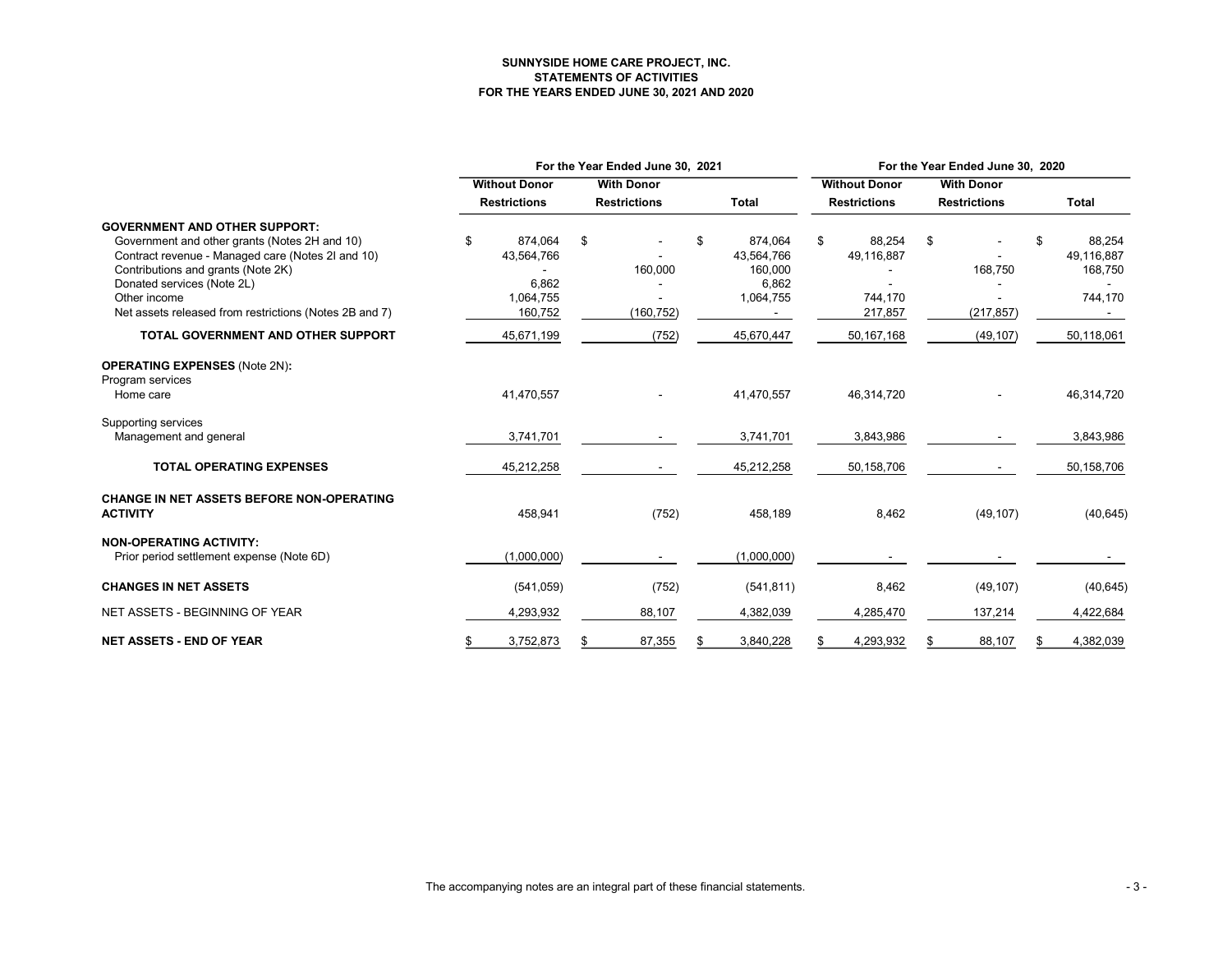#### SUNNYSIDE HOME CARE PROJECT, INC. STATEMENTS OF FUNCTIONAL EXPENSES FOR THE YEARS ENDED JUNE 30, 2021 AND 2020

|                                                                            |    | For the Year Ended June 30, 2021              |    |                           |     | For the Year Ended June 30, 2020 |   |                                        |    |                           |  |                          |
|----------------------------------------------------------------------------|----|-----------------------------------------------|----|---------------------------|-----|----------------------------------|---|----------------------------------------|----|---------------------------|--|--------------------------|
|                                                                            |    | <b>Program Services -</b><br><b>Home Care</b> |    | Management<br>and General |     | Total                            |   | Program Services -<br><b>Home Care</b> |    | Management<br>and General |  | Total                    |
| Salaries (Note 9)                                                          | S. | 31,650,502                                    | \$ | 1,636,809                 | \$  | 33,287,311                       | S | 35,145,995                             | \$ | 1,501,254                 |  | 36,647,249               |
| Payroll taxes and fringe benefits (Note 8)<br><b>Total Personnel Costs</b> |    | 8,938,922<br>40,589,424                       |    | 832,680<br>2,469,489      |     | 9,771,602<br>43,058,913          |   | 10,273,013<br>45,419,008               |    | 927,627<br>2,428,881      |  | 11,200,640<br>47,847,889 |
| Consultants (Note 2L)                                                      |    | 173,277                                       |    | 168,551                   |     | 341,828                          |   | 199,602                                |    | 125,177                   |  | 324,779                  |
| Computer services                                                          |    | 184,147                                       |    | 160,569                   |     | 344,716                          |   | 229,263                                |    | 202,820                   |  | 432,083                  |
| Occupancy (Notes 6 and 9)                                                  |    | 254,523                                       |    | 221,933                   |     | 476,456                          |   | 229,400                                |    | 202,941                   |  | 432,341                  |
| Supplies/printing                                                          |    | 86,333                                        |    | 75,279                    |     | 161,612                          |   | 48,019                                 |    | 42,481                    |  | 90,500                   |
| Travel/transportation                                                      |    | 28,211                                        |    | 28,212                    |     | 56,423                           |   | 42,366                                 |    | 13,707                    |  | 56,073                   |
| Insurance                                                                  |    | 119,421                                       |    | 104,130                   |     | 223,551                          |   | 94,410                                 |    | 83,521                    |  | 177,931                  |
| Repairs and maintenance                                                    |    | 19,461                                        |    | 16,969                    |     | 36,430                           |   | 14,598                                 |    | 12,914                    |  | 27,512                   |
| Bad debt expense                                                           |    |                                               |    | 482,177                   |     | 482,177                          |   |                                        |    | 692,333                   |  | 692,333                  |
| Prior period settlement expense (Note 6D)                                  |    | 1,000,000                                     |    |                           |     | 1,000,000                        |   |                                        |    |                           |  |                          |
| Other                                                                      |    | 15,760                                        |    | 14,392                    |     | 30,152                           |   | 38,054                                 |    | 39,211                    |  | 77,265                   |
| <b>Total Costs</b>                                                         |    | 42,470,557                                    |    | 3,741,701                 |     | 46,212,258                       |   | 46,314,720                             |    | 3,843,986                 |  | 50,158,706               |
| Less: Prior period settlement expense                                      |    | (1,000,000)                                   |    |                           |     | (1,000,000)                      |   |                                        |    |                           |  |                          |
| <b>TOTAL EXPENSES</b>                                                      |    | 41,470,557                                    | \$ | 3,741,701                 | \$. | 45,212,258                       |   | 46,314,720                             |    | 3,843,986                 |  | 50,158,706               |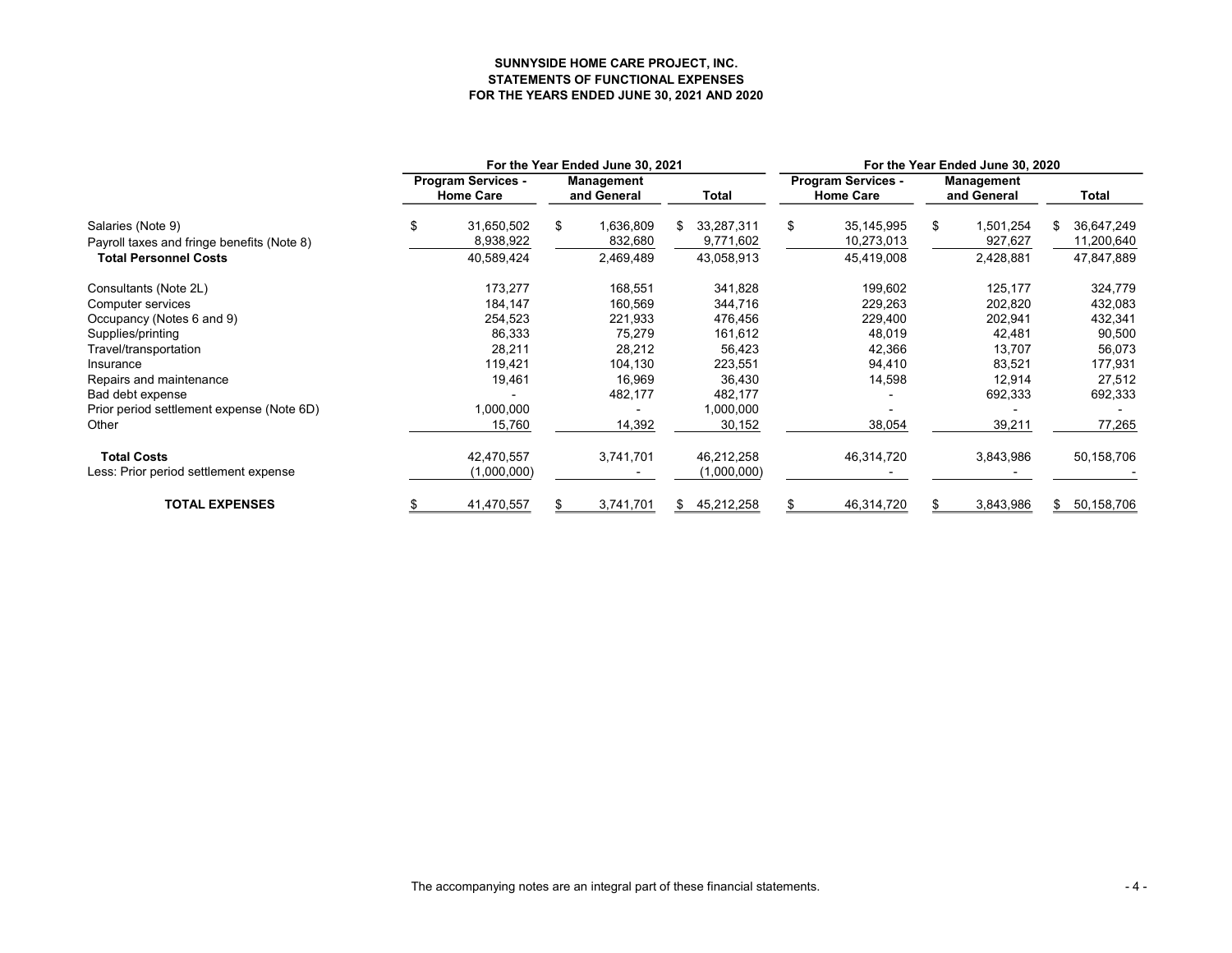# **SUNNYSIDE HOME CARE PROJECT, INC. STATEMENTS OF CASH FLOWS FOR THE YEARS ENDED JUNE 30, 2021 AND 2020**

|                                                                                                 | 2021             | 2020            |
|-------------------------------------------------------------------------------------------------|------------------|-----------------|
| <b>CASH FLOWS FROM OPERATING ACTIVITIES:</b><br>Changes in net assets                           | \$<br>(541, 811) | \$<br>(40, 645) |
| Adjustments to reconcile changes in net assets to net cash<br>provided by operating activities: |                  |                 |
| Bad debt expense                                                                                | 482,177          | 692,333         |
| Subtotal                                                                                        | (59, 634)        | 651,688         |
| Changes in operating assets and liabilities:<br>(Increase) or decrease in assets:               |                  |                 |
| Government grants receivable                                                                    | 30,969           | 402             |
| Accounts receivable                                                                             | (371, 616)       | 2,206,303       |
| Contributions receivable                                                                        | 182,500          | (147, 500)      |
| Due from affiliates                                                                             | (254, 577)       |                 |
| Prepaid expenses and other assets                                                               |                  | 2,200           |
| Increase or (decrease) in liabilities:                                                          |                  |                 |
| Accounts payable and accrued expenses                                                           | 1,628,260        | (408, 821)      |
| Advances payable and deferred revenue                                                           | (8,408)          | (29, 270)       |
| Due to affiliates                                                                               | (288, 091)       | (484, 967)      |
| <b>Net Cash Provided by Operating Activities</b>                                                | 859,403          | 1,790,035       |
| <b>INCREASE IN CASH AND CASH EQUIVALENTS</b>                                                    | 859,403          | 1,790,035       |
| Cash and cash equivalents - beginning of the year                                               | 4,649,498        | 2,859,463       |
| CASH AND CASH EQUIVALENTS - END OF YEAR                                                         | \$<br>5,508,901  | \$<br>4,649,498 |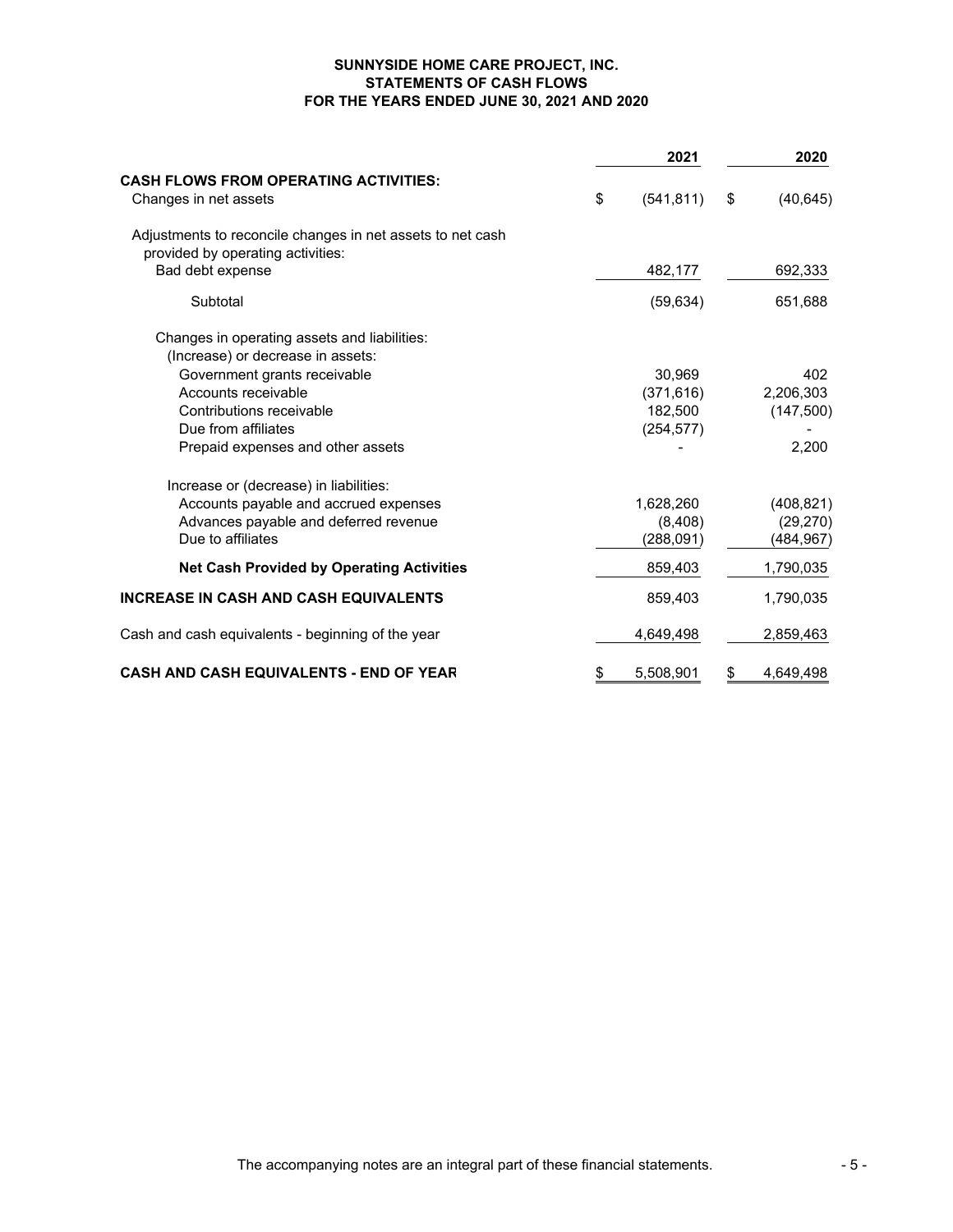# **NOTE 1** – **ORGANIZATION AND NATURE OF ACTIVITIES**

Sunnyside Home Care Project, Inc. ("Home Care"), a not-for-profit licensed home care service agency, was established to provide personal care services to the elderly and disabled persons who require such services in order to maintain themselves safely at home. Home Care is funded primarily by fees from the City of New York Human Resources Administration ("HRA") and managed care revenues.

The agency is a not-for-profit organization exempt from federal income tax under Section 501(c)(3) of the Internal Revenue Code.

The accompanying financial statements were prepared to present the financial position, changes in net assets and cash flows of only Home Care and do not include the financial position, changes in net assets and cash flows of its related organizations: Sunnyside Community Services, Inc. ("Sunnyside"), Sunnyside Citywide Home Care Services, Inc. ("Citywide") and Sunnyside CDPAP, Inc. ("CDPAP"). Effective January 1, 2019, Citywide began transferring clients to Home Care. All managed care clients were transferred as of March 1, 2020.

# **NOTE 2 – SUMMARY OF SIGNIFICANT ACCOUNTING POLICIES**

- A. *Basis of accounting* The accompanying financial statements of Home Care have been prepared on the accrual basis of accounting. Home Care adheres to accounting principles generally accepted in the United States of America ("U.S. GAAP").
- B. *Basis of presentation* Home Care maintains its net assets under the following two classes:
	- a. Net assets without donor restrictions includes funds having no restriction as to use or purpose imposed by donors. It represents resources available for support of Home Care's operations over which the Board of Directors has discretionary control.
	- b. Net assets with donor restrictions represents assets that are subject to donor-imposed stipulations. When a restriction expires (that is, when a stipulated time restriction ends or purpose restriction is accomplished), net assets with donor restrictions are reclassified to net assets without donor restrictions and reported in the statements of activities as net assets released from restrictions.
- C. *Cash and cash equivalents*  Cash and cash equivalents consist of cash and highly liquid investments with maturity dates, when acquired, of three months or less.
- D. *Government grants receivable*  Government grants receivable are recorded for expenditures made in accordance with grant agreements.
- E. *Allowance for doubtful accounts*  Home Care determines whether an allowance for uncollectible accounts should be provided for grants, contributions and accounts receivable. Such estimates are based on management's assessment of the aged basis of its receivables, current economic conditions, subsequent receipts and historical information. Receivables are written off against the allowance for doubtful accounts when all reasonable collection efforts have been exhausted. As of both June 30, 2021 and 2020, Home Care determined an allowance of \$900,000 was necessary for government grants receivable, an allowance of \$2,151,735 and \$2,004,613, respectively, was necessary for accounts receivable and no allowance was necessary for contributions receivable.
- F. *Property and equipment*  Property and equipment including leasehold improvements are recorded at cost. Items with a cost of \$1,000 and estimated useful life of greater than one year are capitalized. Property and equipment are depreciated on the straight-line method over their estimated useful lives. Amortization of leasehold improvements is recorded on the straight-line method over the term of the lease or the life of the asset, whichever is shorter. During the year ended June 30, 2017, Home Care wrote off all of the fully depreciated property and equipment that were no longer in service.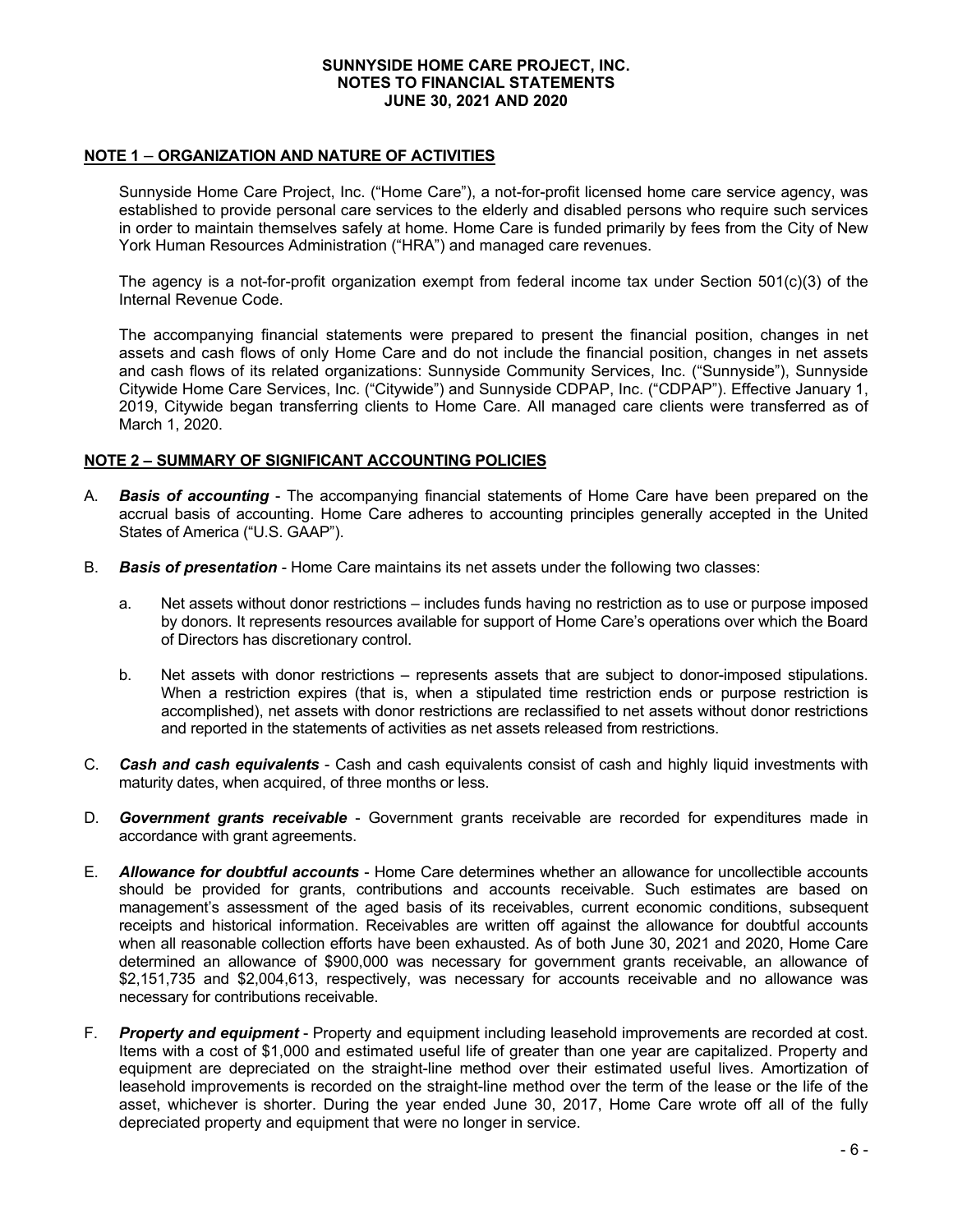# **NOTE 2 – SUMMARY OF SIGNIFICANT ACCOUNTING POLICIES (Continued)**

- G. *Advances payable and deferred revenue* Government grants are recorded as revenues to the extent that expenses have been incurred for the purposes specified by the grantors. To the extent amounts received exceed amounts spent, Home Care establishes refundable advances from governmental sources.
- H. *Revenue from Government Sources*  Revenues from government contracts are recognized when reimbursable expenses are incurred under the terms of the contract. Such revenues are subject to audit by the governmental funding sources. No provision for disallowances is reflected in the financial statements, since management does not anticipate material adjustments. Laws and regulations related to government programs are subject to interpretation. As a result, there is at least a reasonable possibility that recorded estimates may change by a material amount in the near term. Additionally, noncompliance with such laws and regulations could result in penalties and exclusion from the government programs. Cost reimbursement type government grants are accounted for under Accounting Standards Update ("ASU") 2018-08, *Clarifying the Scope and Accounting Guidance for Contributions Received and Contributions Made* (Topic 958). Grants and contracts are recognized as revenue when barriers within the contract are overcome, and there is no right of return/ release from obligation. Grants and contracts amounted to \$874,064 and \$88,254 for the years ended June 30, 2021 and 2020, respectively.

In July 2020, Home Care received funding of \$874,064 from the U.S. Department of Health and Human Services under the Coronavirus Aid, Relief and Economic Security Act ("CARES Act").

As of June 30, 2021 and 2020, there was no conditional grants and contracts from government agencies that have not been recorded in the accompanying financial statements.

I. *Contract and managed care revenues* - Revenues from care of patients are reported at the estimated net realizable amounts from patients, third-party payors and others from services rendered, including estimated retroactive adjustments under reimbursement agreements with third-party payors. Retroactive adjustments are accrued on an estimated basis in the period the related services are rendered and adjusted in future periods as final settlements are determined. Laws and regulations governing health care programs are extremely complex and subject to interpretation. As a result, there is at least a reasonable possibility that recorded estimates may change by a material amount in the near term.

Home Care bills third-party payors after the services are performed or after it has completed its portion of the contract. Receivables are due in full when billed and revenue is recognized as performance obligations are satisfied. Performance obligations are determined based on the nature of the services provided by Home Care in accordance with the contract. Revenue for performance obligations satisfied over time is recognized as the services are provided. This method depicts the transfer of services over the term of the performance obligation based on the inputs needed to satisfy the obligation. Home Care measures the performance obligation from the beginning of the next month or day to the point when it is no longer required to provide services under the contract or has met the requirements to bill for the services provided, which is generally at the end of each month or period of time allowed based on the stipulations.

All performance obligations relate to contracts with a duration of less than one year, therefore, there are no performance obligations or contract balances that are unsatisfied as of June 30, 2021. The performance obligations for these contracts are completed when the service is completed and upon submission of required documentation. Home Care determines the transaction price based on established rates or contracts for services provided.

- J. *Client fees* Fees are recognized during the period the related services are provided.
- K. *Contributions*  Unconditional contributions, including promises to give cash and other assets, are reported at fair value at the date the contribution is received. The gifts are reported as donor restricted support if they are received with donor stipulations that limit the use of the donated assets. When a donor restriction expires, that is, when a stipulated time restriction ends or purpose restriction is accomplished, net assets with donor restrictions are reclassified as net assets without donor restrictions and reported in the statements of activities as net assets released from restrictions.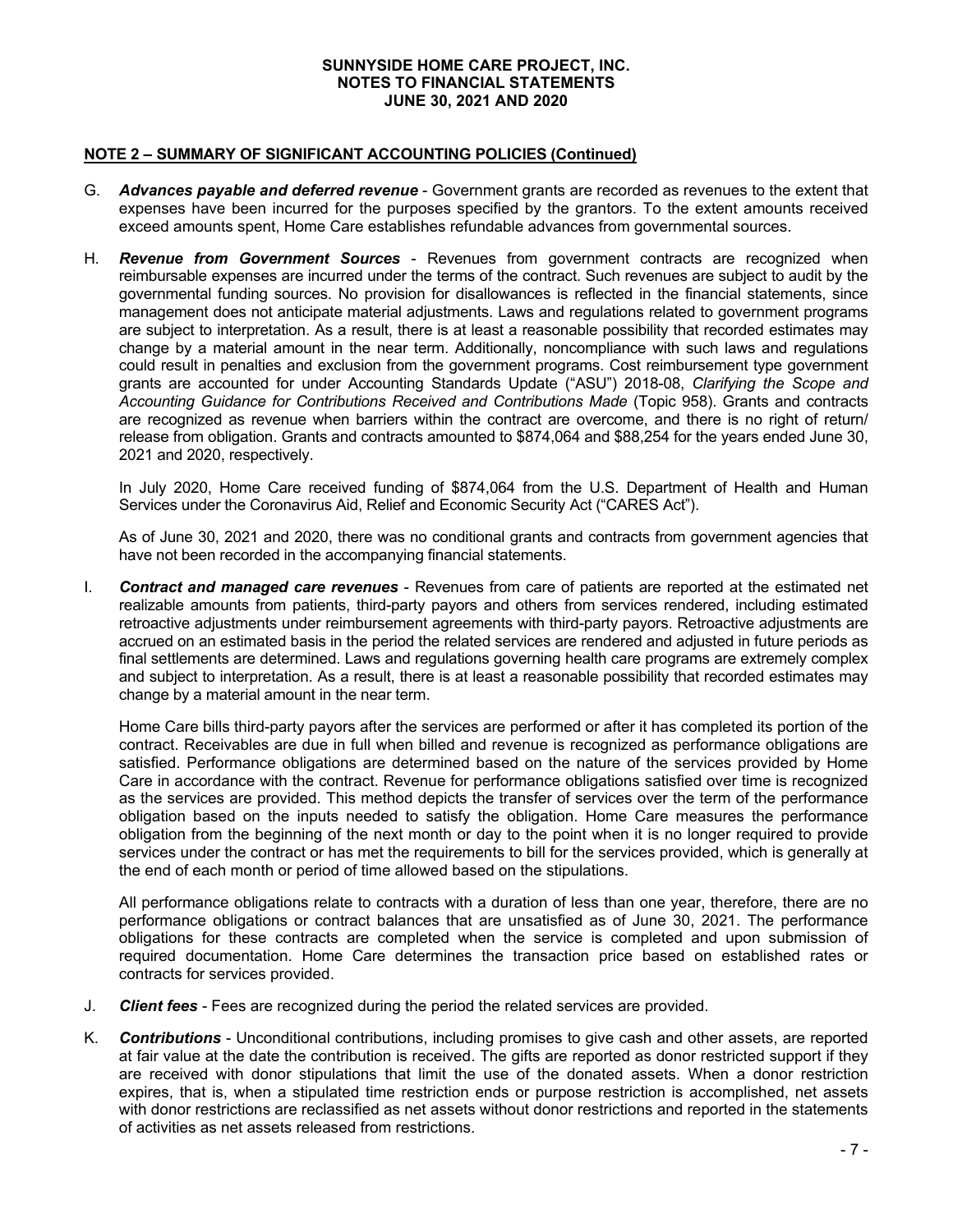# **NOTE 2 – SUMMARY OF SIGNIFICANT ACCOUNTING POLICIES (Continued)**

- L. *Donated services* Donated services are recognized in the financial statements if the services enhance or create nonfinancial assets or require specialized skills, are provided by individuals possessing those skills, and would typically need to be purchased, if not provided by donation. For the year ended June 30, 2021, Home Care received donated services of \$6,862 and is reflected as contributions in kind and consultant expenses in the accompanying financials statements.
- M. *Operating leases* Rent expense has been recorded on the straight-line basis over the life of the lease. Deferred rent, when material, is recorded for the difference between the fixed payment and the rent expense.
- N. *Functional allocation of expenses* The costs of program and supporting services activities have been summarized on a functional basis in the statements of activities. The statements of functional expenses present the natural classification detail of expenses by function. Accordingly, certain costs have been allocated among the programs and supporting services benefited.

The accompanying financial statements report certain categories of expenses that are attributed to more than one program or supporting function. Therefore, expenses require allocation on a reasonable basis that is consistently applied. The expenses that are allocated include occupancy and insurance which are allocated on a square footage basis, as well as salaries and wages, benefits, payroll taxes which are allocated on the basis of estimates of time and effort spent, consultants, computer services, supplies, and all other expenses which are allocated on the basis of full time equivalent.

O. *Use of estimates -* The preparation of the financial statements in conformity with U.S. GAAP requires management to make estimates and assumptions that affect certain reported amounts and disclosures at the date of the financial statements. Actual amounts could differ from those estimates.

# **NOTE 3 – LIQUIDITY AND AVAILABILITY OF RESOURCES**

Financial assets available for general expenditure, that is, without donor or other restrictions limiting their use, within one year of the statements of financial position date, comprise the following:

|                                                                                                   | 2021                                             | 2020                                               |
|---------------------------------------------------------------------------------------------------|--------------------------------------------------|----------------------------------------------------|
| Cash<br>Accounts receivable, net<br>Contributions receivable<br>Government grants receivable, net | 5,508,901<br>S<br>7,367,366<br>30,000<br>210,740 | 4,649,498<br>\$<br>7,477,927<br>212,500<br>241,709 |
|                                                                                                   | 13,117,007                                       | 12,581,634                                         |
| Less accounts receivable due in more than one year                                                |                                                  | (643, 971)                                         |
|                                                                                                   | 13.117.007                                       | .937.663                                           |

Home Care regularly monitors liquidity required to meet its operating needs while also striving to maximize the investment of its available funds. This is done by comparing, on a weekly basis, funds available to actual expenses to be paid. Home Care also strives to collect receivables on a timely basis from all types of debtors.

For purposes of analyzing resources available to meet general expenditures over a 12-month period, Home Care considers all expenditures related to its ongoing activities of Home Care's programs as well as the conduct of services undertaken to support those activities to be general expenditures. Donor restricted funds for various programs are considered available for the general expenditures to conduct those programs.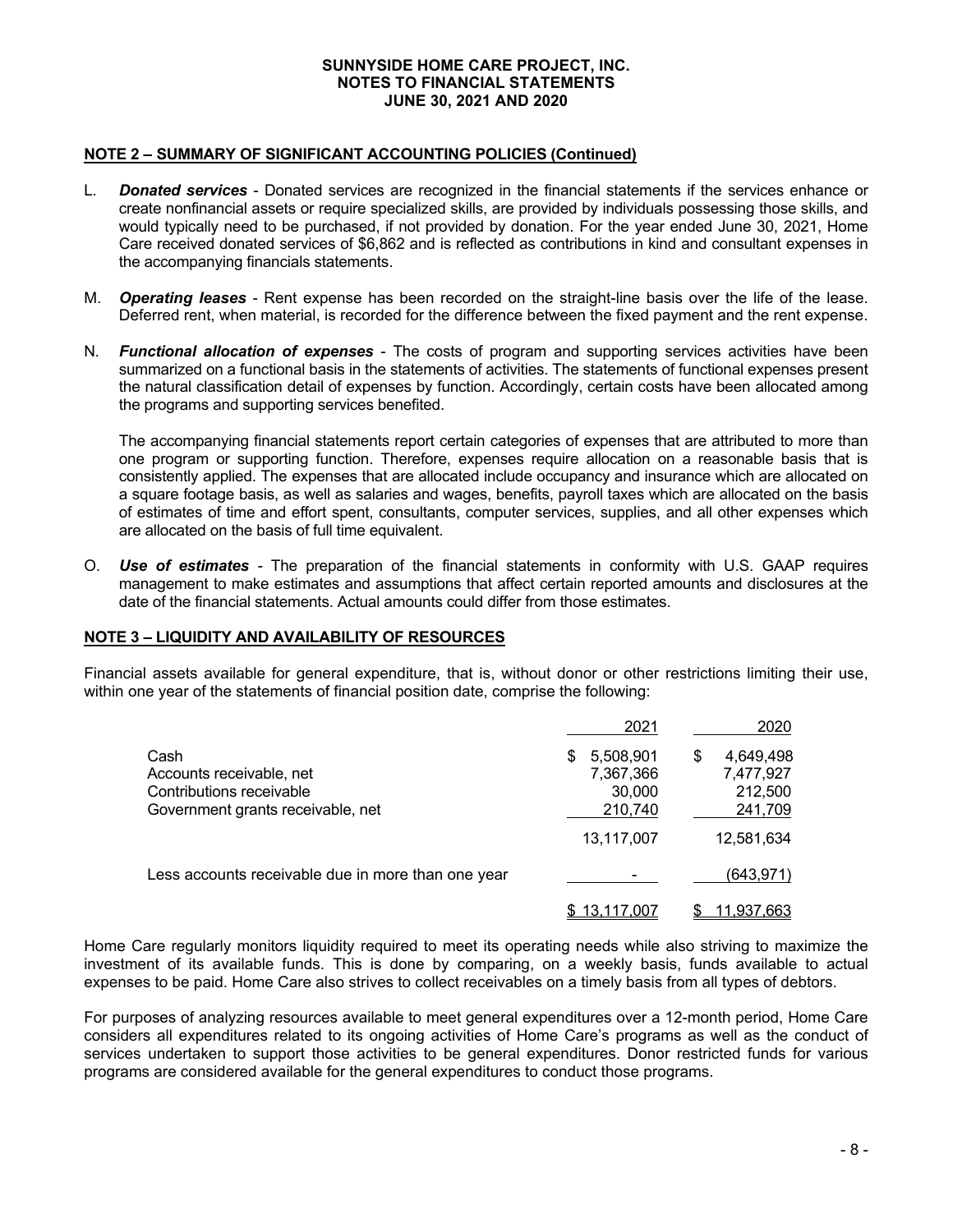# **NOTE 4 – GOVERNMENT GRANTS RECEIVABLE, NET**

Government grants receivable consist of the following as of June 30:

|                                                                                                                                                             | 2021                      | 2020                                |
|-------------------------------------------------------------------------------------------------------------------------------------------------------------|---------------------------|-------------------------------------|
| Human Resources Administration ("HRA")<br>Less: allowance for doubtful accounts                                                                             | \$1,110,740<br>(900,000)  | \$1,141,709<br>(900,000)            |
| Total government grants receivable, net                                                                                                                     | 210,740                   | 241,709                             |
| <b>NOTE 5 – ACCOUNTS RECEIVABLE, NET</b>                                                                                                                    |                           |                                     |
| Accounts receivable consist of the following as of June 30:                                                                                                 |                           |                                     |
|                                                                                                                                                             | 2021                      | 2020                                |
| Amount due in less than one year:<br>Medicaid - Managed care<br>Other third-party insurance<br>Amount due in more than one year:<br>Medicaid - Managed care | \$ 8,474,541<br>1,044,560 | \$7,794,009<br>1,044,560<br>643,971 |
| Total accounts receivable                                                                                                                                   | 9,519,101                 | 9,482,540                           |
| Less: allowance for doubtful accounts                                                                                                                       | (2, 151, 735)             | (2,004,613)                         |
| Total accounts receivable, net                                                                                                                              | 7,367,366                 | 7.477.927                           |
|                                                                                                                                                             |                           |                                     |

# **NOTE 6 – COMMITMENTS AND CONTINGENCIES**

# A. *Lease Commitments*

Home Care subleases its office located in Queens, New York from Sunnyside under two operating leases which expire on June 30, 2022 and December 31, 2024, respectively. These leases provide for payments of real estate taxes and utilities in addition to minimum rent. In the event that governmental funding is terminated, Home Care may cancel the subleases upon giving one month's notice to Sunnyside.

Rent expense for the years ended June 30, 2021 and 2020 was \$297,658 and \$233,072, respectively.

The future minimum lease payments to Sunnyside, based on the sublease, subject to cancellation, for each of the years subsequent to June 30, 2021 are as follows:

| 2022  | S | 250,000 |
|-------|---|---------|
| 2023  |   | 10,000  |
| 2024  |   | 10,000  |
| 2025  |   | 5,000   |
| Total |   | 275,000 |

# B. *HRA Recovery*

The City of New York HRA exercises control over the use of its funds and limits their use to the HRA program. HRA conducted a close-out for the fiscal years ended June 30, 2009, 2010 and 2011 and determined that Home Care owed a refund of \$4,893,673. Such refund was fully paid by Home Care as of June 30, 2015. Home Care has not recorded a liability for fiscal years 2012 through 2017 as the amounts are undeterminable until HRA completes a close-out audit for each fiscal year.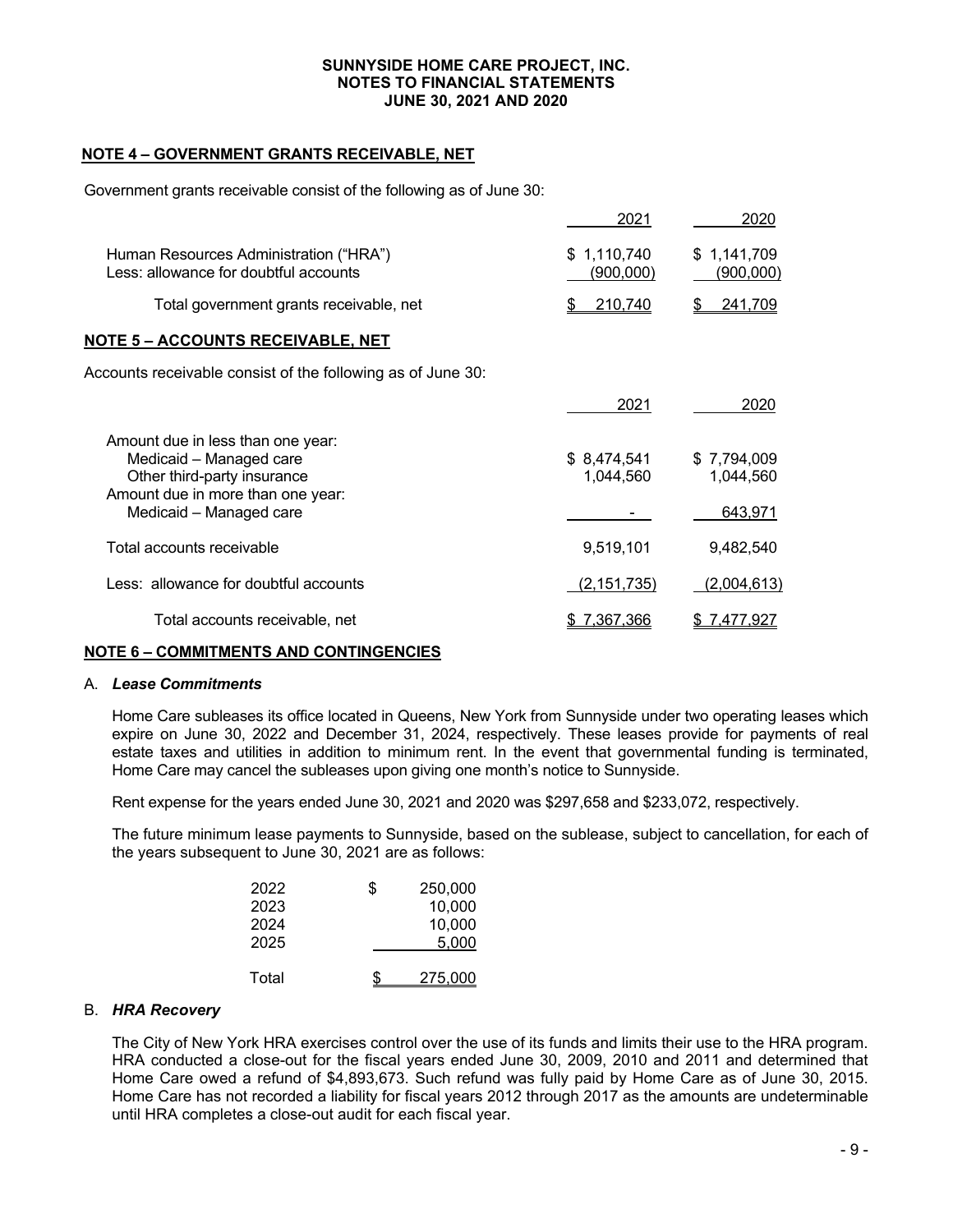# **NOTE 6 – COMMITMENTS AND CONTINGENCIES (Continued)**

Effective April 1, 2017, under the new contract with HRA, HRA does not exercise control over the use of its funds. All monies not spent during the grant period will be retained by Home Care as additional net assets under the contract.

# C. *Third Party Contingencies*

Home Care is responsible to report to various third parties, among which are the New York State Department of Health ("DOH"), the New York State Office of Attorney General ("AG"), the Internal Revenue Service ("IRS"), the New York State Department of Charities Registration, the Office of Inspector General, and the Office of Medicaid Inspector General ("OMIG"). These and other agencies, including the New York City Human Resources Administration ("HRA") and the New York City Department for the Aging ("DFTA"), have the right to audit fiscal as well as programmatic compliance, i.e., clinical documentation and physician certifications, among other compliance requirements.

DOH increased the Medicaid rates to provide funding for recruitment, training and retention of home health aides and/or other personnel with direct patient care responsibility. Home Care and Citywide are required to provide attestations certifying that these funds, if applicable, were paid to home health aides and other personnel with direct patient care responsibilities.

During 2007, the AG of the State of New York issued subpoenas to several Certified Home Health Agencies ("CHHAs") and Long-Term Home Health Care Programs ("LTHHCPs") citing that the Home Health Aides ("HHAs") they contracted from licensed vendor agencies were not actually trained, and their certification as HHAs was falsified. Therefore, the CHHAs and LTHHCPs billed Medicaid for ineligible services. Home Care maintains that it performed proper due diligence to assure that the HHAs it employs have appropriate training and certification. Home Care did not receive a subpoena; however, this matter and the AG's investigation have not been concluded. Home Care's management believes that they have no exposure in this matter.

# D. *Prior Period Settlement Expense*

As a result of an arbitration settlement, Home Care is obligated to pay wage and hour claims that have been (or could have been) brought against Home Care in court or otherwise, covering the statutory limitation period from January 2013 through October 31, 2021. The settlement calls for a \$250 payment for each unique employee who worked at Home Care for this period referenced. The obligation is estimated to be \$1,000,000 as of June 30, 2021 and is included in accounts payable and accrued expenses in the accompanying statement of financial position.

# E. *Income Taxes*

Home Care believes it has no uncertain tax positions as of June 30, 2021 and 2020 in accordance with Accounting Standards Codification ("ASC") Topic 740, "Income Taxes," which provides standards for establishing and classifying any tax provisions for uncertain tax positions.

# F. *Operational Impact of COVID-19*

The COVID-19 pandemic remains a rapidly evolving situation. The extent of the impact of COVID-19 on Home Care's business and financial results will depend on future developments, including the duration and spread of the outbreak. Due to the rapidly changing business environment, unprecedented market volatility, and other circumstances resulting from the COVID-19 pandemic, Home Care is currently unable to fully determine the extent of COVID-19's impact on its business in future periods.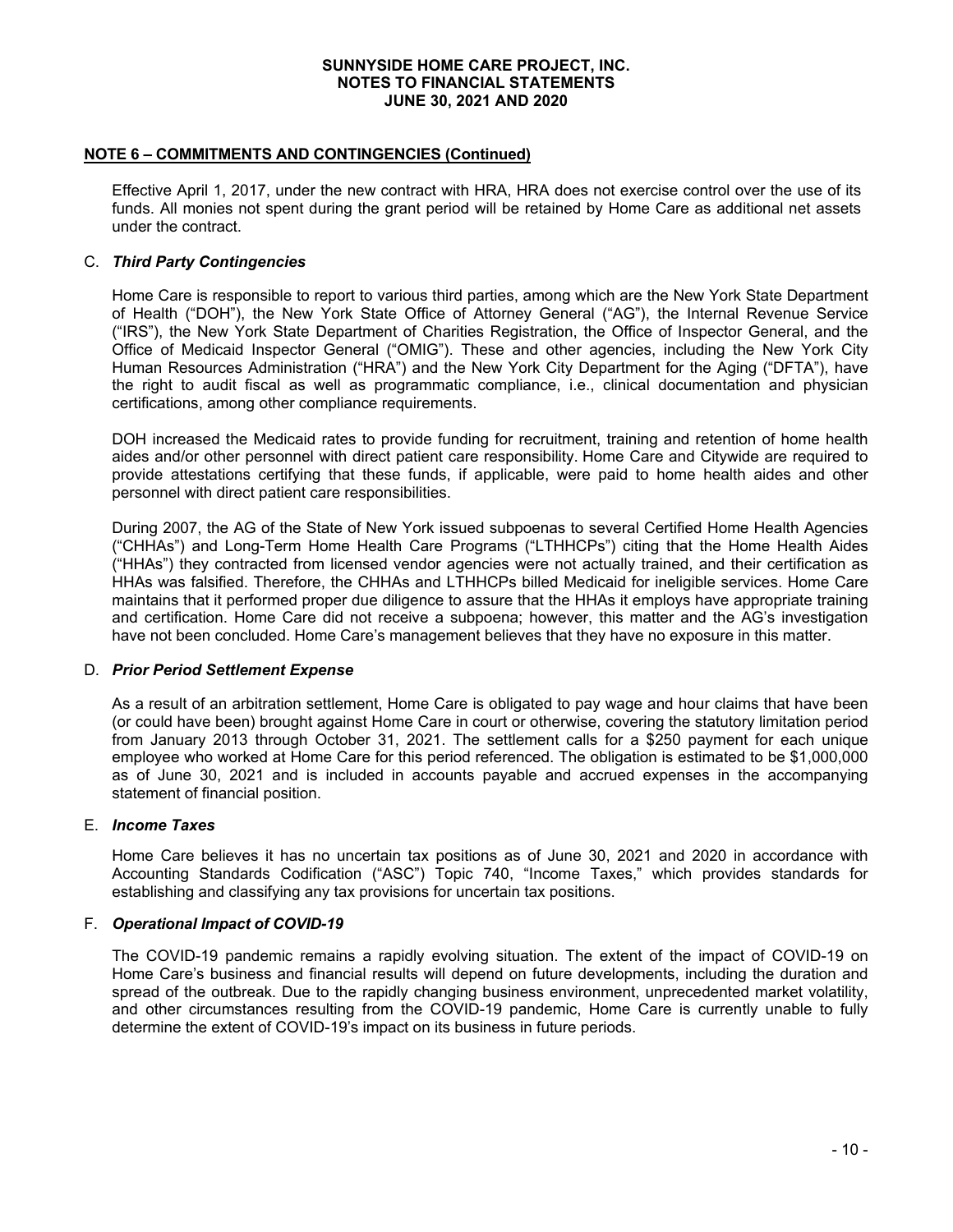# **NOTE 6 – COMMITMENTS AND CONTINGENCIES (Continued)**

Under the Coronavirus Aid, Relief, and Economic Security Act ("CARES Act"), certain payroll tax deferrals have been granted to companies. Included in the payroll tax deferral is the Federal Insurance Contributions Act ("FICA") tax. Home Care has decided to defer the employer portion of the FICA tax which amounted to approximately \$1,487,000 and \$429,000 as of June 30, 2021 and 2020, respectively, which is included in accounts payable and accrued expenses. Under the CARES Act, the deferred amount would be due in two equal installments on December 31, 2021 and December 31, 2022. On December 12, 2021, approximately \$744,000 of deferred payroll tax was paid by Home Care.

# **NOTE 7 – NET ASSETS WITH DONOR RESTRICTIONS**

Net assets with donor restrictions at June 30, 2021 and 2020 are available for the following purposes:

|                                          | 2021   | 2020   |
|------------------------------------------|--------|--------|
| Home Health Aide Training                | 87.355 | 88.107 |
| Total net assets with donor restrictions | 87.355 | 88.107 |

Net assets with donor restrictions were released from restrictions by incurring expenses satisfying the restricted purposes or by occurrence of other events specified by donors for the years ended June 30 as follows:

|                           | 2021    | 2020       |
|---------------------------|---------|------------|
| Home Health Aide Training | 160,752 | \$ 217,857 |
|                           | 160.752 | \$217,857  |

# **NOTE 8 – PENSION PLANS**

# **Nonunion Pension Plan**

Home Care maintains a 403(b) pension plan that covers all full-time employees not covered by a collective bargaining agreement. On an annual basis, the Board determines a discretionary contribution for employees who are at least 21 years of age and have completed two years of service. Home Care's contributions amounted to \$45,612 and \$34,457 for the years ended June 30, 2021 and 2020, respectively.

# **Union Pension Plan**

All union employees of Home Care participate in a multiemployer defined benefit pension plan administered by the union. Union pension expense for the years ended June 30, 2021 and 2020 was \$601,928 and \$671,555, respectively. Home Care did not contribute more than 5% of total contributions to those plans.

The risks of participating in these multiemployer defined benefit pension plans are different from single employer plans because: (a) assets contributed to the multiemployer plan by one employer may be used to provide benefits to employees of other participating employers, (b) if a participating employer stops contributing to the plan, the unfunded obligations of the plan may be required to be borne by the remaining participating employers, and (c) if Home Care chooses to stop participating in one of its multiemployer plans, it may be required to pay a withdrawal liability to the plan.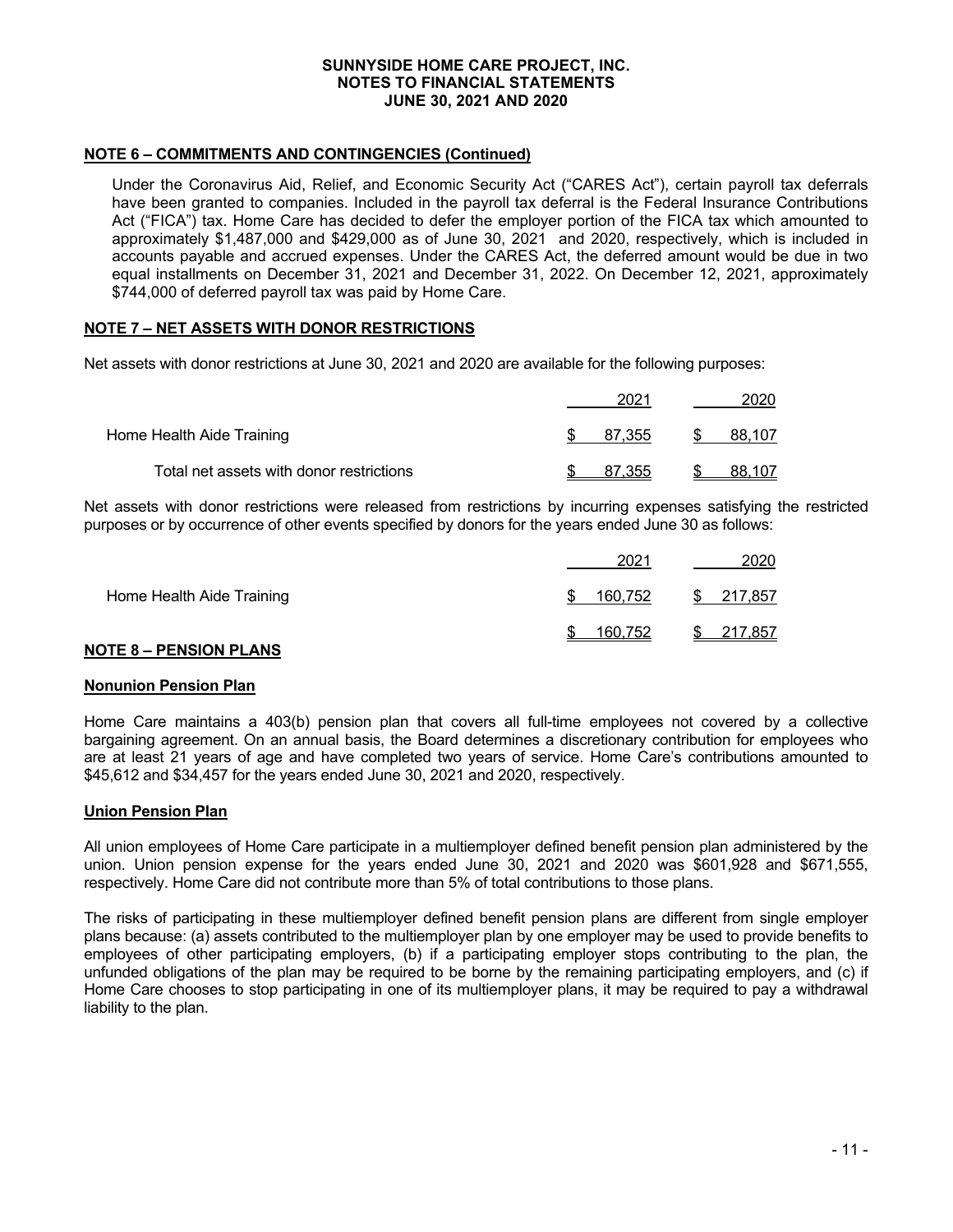# **NOTE 8 – PENSION PLANS (Continued)**

The following information was obtained from Home Care's union-managed pension plan:

|                                                         | EIN/                                     | FIP/RP<br><b>Status</b> | Contributions |           |                      | <b>Effective Date</b><br>оf<br>Collective |
|---------------------------------------------------------|------------------------------------------|-------------------------|---------------|-----------|----------------------|-------------------------------------------|
| <b>Pension Fund</b>                                     | Pension<br><b>Plan Number</b>            | Pending/<br>Implemented | 2021          | 2020      | Surcharge<br>Imposed | Bargaining<br>Agreement                   |
| 1199 SEIU Home<br>Care Employees<br><b>Pension Fund</b> | <b>EIN</b><br>13-3943904 Plan<br>No. 001 | No                      | \$601,928     | \$671,555 | No                   | September 30,<br>2020                     |

As of the date the financial statements were available to be issued, Form 5500 was available for the plan year ended December 31, 2020 and did not include 2021 plan information. The plan's actuaries have certified that the plan is not endangered, seriously endangered or critical, as those terms are defined in the Pension Protection Act of 2006 for the plan year ended December 31, 2020.

# **NOTE 9 – RELATED-PARTY TRANSACTIONS**

Home Care is related, through common board members, to Citywide and Sunnyside. At June 30, 2021, Home Care owes Citywide \$2,726,547 and is owed \$254,577 from Citywide. As of June 30, 2020, Home Care owes Sunnyside \$247,413 and owes Citywide \$2,767,225. These represent normal operating expenses, are non-interest-bearing and are due on demand.

In addition, for the years ended June 30, 2021 and 2020 Sunnyside allocated rent (Note 6) and other expenses, as outlined in the table below, to Home Care. 2021 2020

|                                                | ZUZ I     |    | ZUZU      |  |
|------------------------------------------------|-----------|----|-----------|--|
|                                                |           |    |           |  |
| Rent, real estate taxes and utilities expenses | 345.299   | S. | 274.673   |  |
| Salaries, fringe benefits and other expenses   | 1.250.725 |    | 1.189.837 |  |

Sunnyside has a \$2 million revolving line of credit with a bank as borrower with Home Care and Citywide as guarantors that matures on December 31, 2022. Interest on this line is calculated using LIBOR Daily Floating Rate plus 2.25% percent points. As of June 30, 2021, there is no outstanding balance on this line. As of February 10, 2022, there is no borrowing under this line.

# **NOTE 10 – CONCENTRATIONS**

# **Credit Risk**

Cash that potentially subjects Home Care to a concentration of credit risk includes cash accounts with banks that exceed the Federal Deposit Insurance Corporation ("FDIC") insurance limits. Cash accounts are insured up to \$250,000 per depositor. As of June 30, 2021 and 2020, there was approximately \$5.0 million and \$4.2 million, respectively, of cash held by two banks that exceeded FDIC limits.

# **Revenue**

For the year ended June 30, 2021, the contracts with HRA represent 24% of total revenues and 40% of accounts receivable as of June 30, 2021. Also, contracts with four managed care vendors represent 58% of total revenues and 25% of accounts receivable.

For the year ended June 30, 2020, the contracts with HRA represent 23% of total revenues and as of June 30, 2020, 34% of accounts receivable. Also, contracts with three managed care vendors represent 62% of total revenues and 37% of accounts receivable.